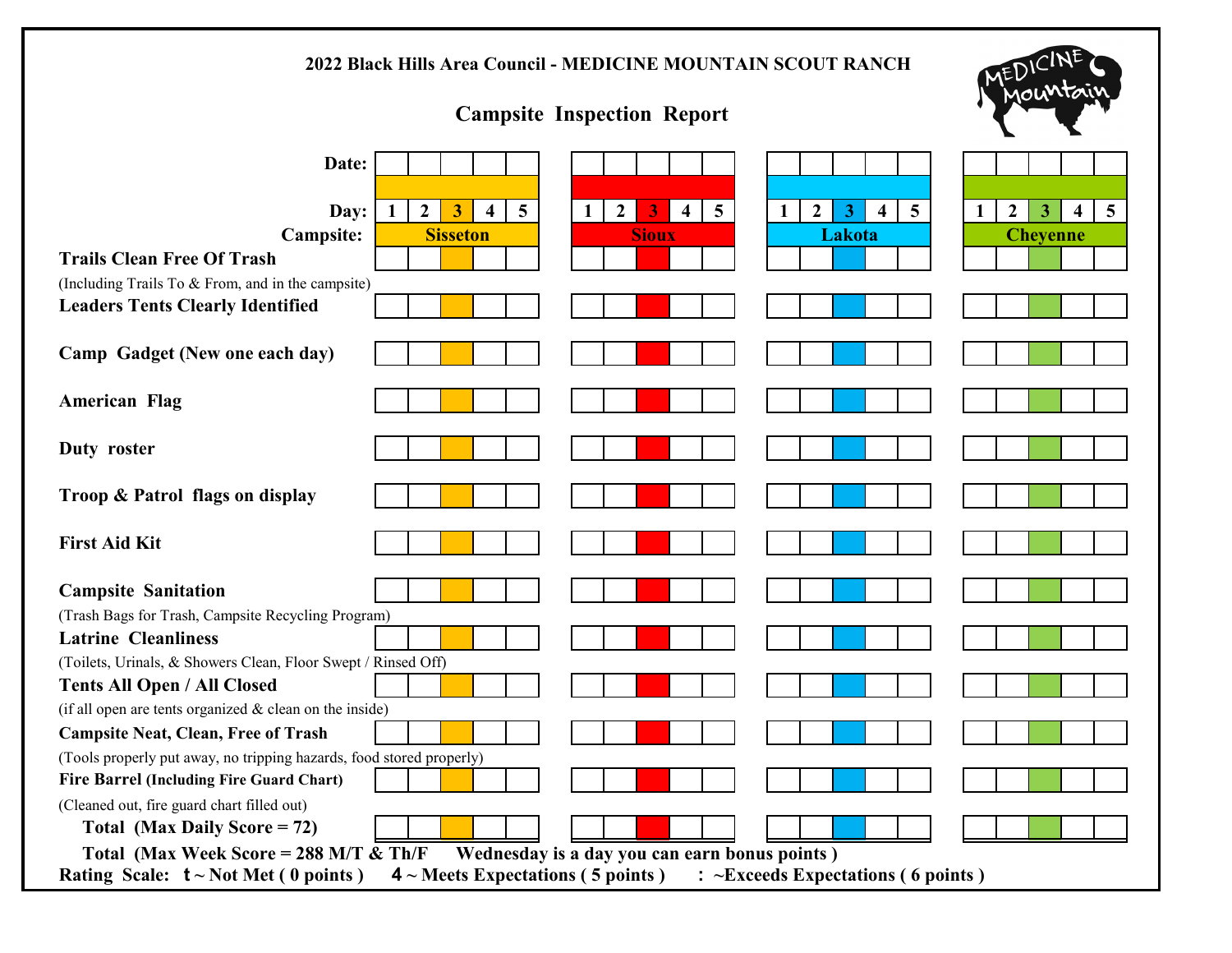| 2022 Black Hills Area Council - MEDICINE MOUNTAIN SCOUT RANCH                                                                                                                                                         |                                                                                |  |  |
|-----------------------------------------------------------------------------------------------------------------------------------------------------------------------------------------------------------------------|--------------------------------------------------------------------------------|--|--|
| <b>Campsite Inspection Report</b>                                                                                                                                                                                     |                                                                                |  |  |
| Date:                                                                                                                                                                                                                 |                                                                                |  |  |
|                                                                                                                                                                                                                       |                                                                                |  |  |
| $\overline{5}$<br>$\overline{5}$<br>$\overline{5}$<br>Day:<br>1<br>$\boldsymbol{2}$<br>3<br>1<br>$\overline{\mathbf{4}}$<br>$\overline{2}$<br>3<br>$\overline{\mathbf{4}}$<br>2<br>3<br>-1<br>$\overline{\mathbf{4}}$ | $\overline{5}$<br>$\mathbf{2}$<br>3<br>$\overline{\mathbf{4}}$<br>$\mathbf{1}$ |  |  |
| <b>Campsite:</b><br><b>Crow</b><br><b>Mandan</b><br><b>Arapaho</b>                                                                                                                                                    | <b>Lilliwaup</b>                                                               |  |  |
| <b>Trails Clean Free Of Trash</b>                                                                                                                                                                                     |                                                                                |  |  |
| (Including Trails To & From, and in the campsite)                                                                                                                                                                     |                                                                                |  |  |
| <b>Leaders Tents Clearly Identified</b>                                                                                                                                                                               |                                                                                |  |  |
| Camp Gadget (New one each day)                                                                                                                                                                                        |                                                                                |  |  |
| <b>American Flag</b>                                                                                                                                                                                                  |                                                                                |  |  |
| Duty roster                                                                                                                                                                                                           |                                                                                |  |  |
| Troop & Patrol flags on display                                                                                                                                                                                       |                                                                                |  |  |
| <b>First Aid Kit</b>                                                                                                                                                                                                  |                                                                                |  |  |
| <b>Campsite Sanitation</b>                                                                                                                                                                                            |                                                                                |  |  |
| (Trash Bags for Trash, Campsite Recycling Program)                                                                                                                                                                    |                                                                                |  |  |
| <b>Latrine Cleanliness</b>                                                                                                                                                                                            |                                                                                |  |  |
| (Toilets, Urinals, & Showers Clean, Floor Swept / Rinsed Off)                                                                                                                                                         |                                                                                |  |  |
| <b>Tents All Open / All Closed</b>                                                                                                                                                                                    |                                                                                |  |  |
| (if all open are tents organized $&$ clean on the inside)                                                                                                                                                             |                                                                                |  |  |
| <b>Campsite Neat, Clean, Free of Trash</b>                                                                                                                                                                            |                                                                                |  |  |
| (Tools properly put away, no tripping hazards, food stored properly)                                                                                                                                                  |                                                                                |  |  |
| <b>Fire Barrel (Including Fire Guard Chart)</b><br>(Cleaned out, fire guard chart filled out)                                                                                                                         |                                                                                |  |  |
| Total (Max Daily Score = $72$ )                                                                                                                                                                                       |                                                                                |  |  |
| Total (Max Week Score = $288$ M/T & Th/F<br>Wednesday is a day you can earn bonus points)                                                                                                                             |                                                                                |  |  |
| : ~Exceeds Expectations (6 points)<br>Rating Scale: $t \sim Not Met(0 points)$<br>$4 \sim$ Meets Expectations (5 points)                                                                                              |                                                                                |  |  |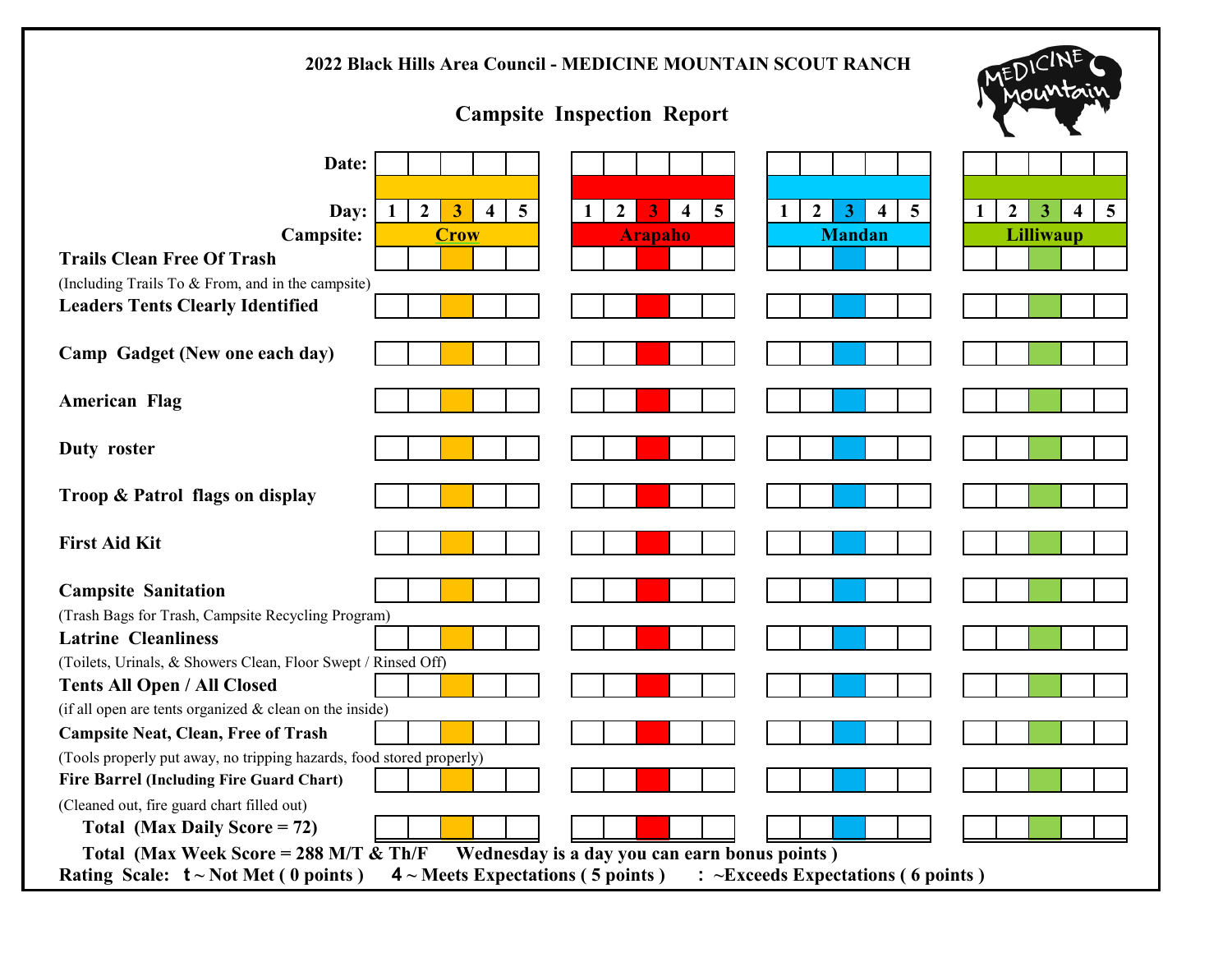| 2022 Black Hills Area Council - MEDICINE MOUNTAIN SCOUT RANCH                                                                                                                                         |                                                                                |  |  |
|-------------------------------------------------------------------------------------------------------------------------------------------------------------------------------------------------------|--------------------------------------------------------------------------------|--|--|
| <b>Campsite Inspection Report</b>                                                                                                                                                                     |                                                                                |  |  |
| Date:                                                                                                                                                                                                 |                                                                                |  |  |
|                                                                                                                                                                                                       |                                                                                |  |  |
| $5\overline{)}$<br>$\overline{5}$<br>$\overline{5}$<br>Day:<br>1<br>$\boldsymbol{2}$<br>3<br>1<br>$\overline{4}$<br>$\mathbf{2}$<br>3<br>$\overline{\mathbf{4}}$<br>2<br>3<br>$\overline{\mathbf{4}}$ | $\overline{5}$<br>$\mathbf{2}$<br>3<br>$\mathbf{1}$<br>$\overline{\mathbf{4}}$ |  |  |
| <b>Campsite:</b><br><b>Arikera</b><br><b>Oglala</b><br><b>Teton</b>                                                                                                                                   | <b>Cree</b>                                                                    |  |  |
| <b>Trails Clean Free Of Trash</b>                                                                                                                                                                     |                                                                                |  |  |
| (Including Trails To & From, and in the campsite)<br><b>Leaders Tents Clearly Identified</b>                                                                                                          |                                                                                |  |  |
|                                                                                                                                                                                                       |                                                                                |  |  |
| Camp Gadget (New one each day)                                                                                                                                                                        |                                                                                |  |  |
| <b>American Flag</b>                                                                                                                                                                                  |                                                                                |  |  |
| Duty roster                                                                                                                                                                                           |                                                                                |  |  |
| Troop & Patrol flags on display                                                                                                                                                                       |                                                                                |  |  |
| <b>First Aid Kit</b>                                                                                                                                                                                  |                                                                                |  |  |
| <b>Campsite Sanitation</b>                                                                                                                                                                            |                                                                                |  |  |
| (Trash Bags for Trash, Campsite Recycling Program)                                                                                                                                                    |                                                                                |  |  |
| <b>Latrine Cleanliness</b>                                                                                                                                                                            |                                                                                |  |  |
| (Toilets, Urinals, & Showers Clean, Floor Swept / Rinsed Off)                                                                                                                                         |                                                                                |  |  |
| <b>Tents All Open / All Closed</b>                                                                                                                                                                    |                                                                                |  |  |
| (if all open are tents organized $&$ clean on the inside)                                                                                                                                             |                                                                                |  |  |
| <b>Campsite Neat, Clean, Free of Trash</b>                                                                                                                                                            |                                                                                |  |  |
| (Tools properly put away, no tripping hazards, food stored properly)<br><b>Fire Barrel (Including Fire Guard Chart)</b>                                                                               |                                                                                |  |  |
| (Cleaned out, fire guard chart filled out)                                                                                                                                                            |                                                                                |  |  |
| Total (Max Daily Score = $72$ )                                                                                                                                                                       |                                                                                |  |  |
| Total (Max Week Score = $288$ M/T & Th/F<br>Wednesday is a day you can earn bonus points)                                                                                                             |                                                                                |  |  |
| : ~Exceeds Expectations (6 points)<br>Rating Scale: $t \sim Not Met(0 points)$<br>$4 \sim$ Meets Expectations (5 points)                                                                              |                                                                                |  |  |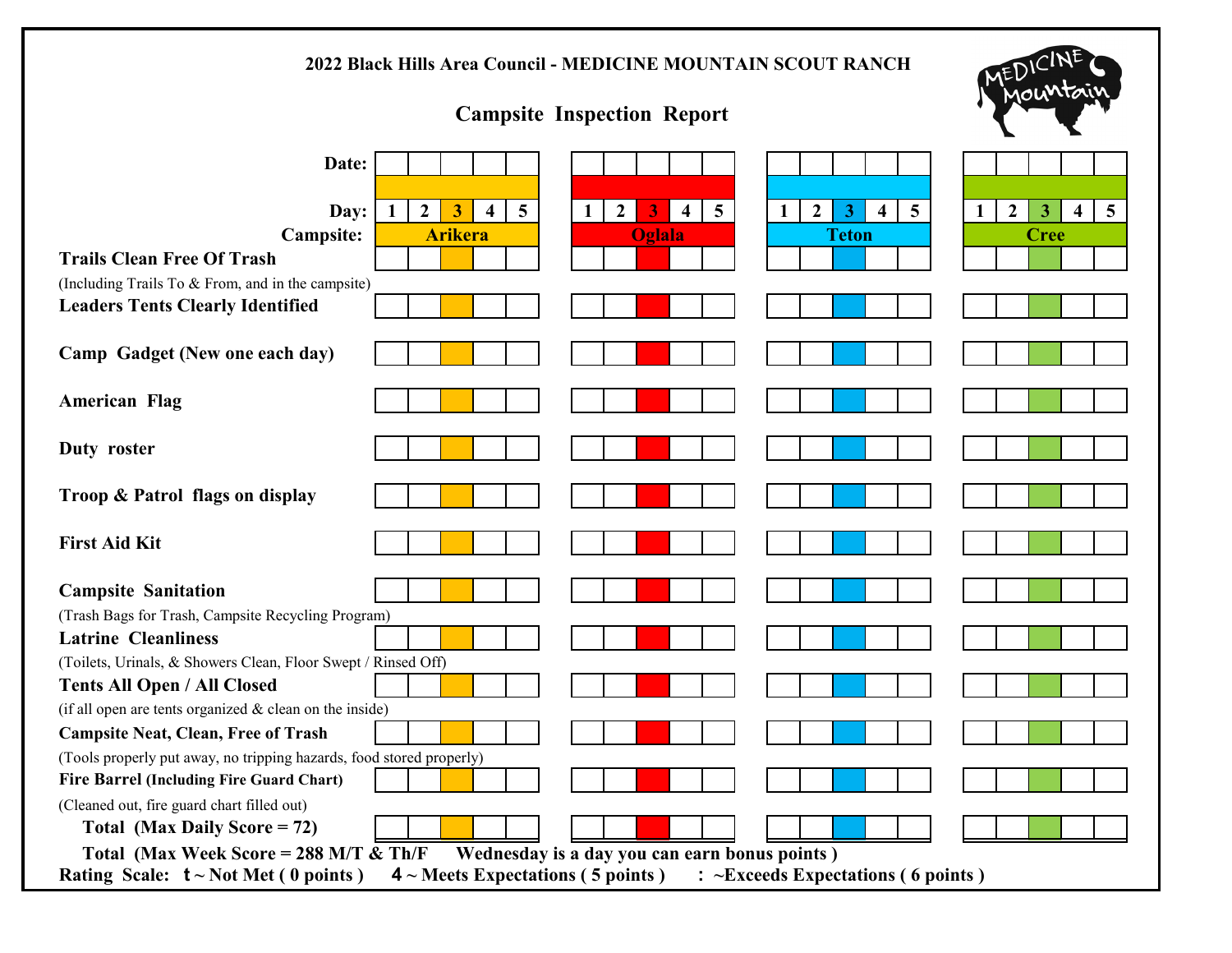| 2022 Black Hills Area Council - MEDICINE MOUNTAIN SCOUT RANCH                                                                                                                                                                |                                                                                  |  |  |
|------------------------------------------------------------------------------------------------------------------------------------------------------------------------------------------------------------------------------|----------------------------------------------------------------------------------|--|--|
| <b>Campsite Inspection Report</b>                                                                                                                                                                                            |                                                                                  |  |  |
| Date:                                                                                                                                                                                                                        |                                                                                  |  |  |
|                                                                                                                                                                                                                              |                                                                                  |  |  |
| $\overline{5}$<br>$\overline{5}$<br>$\overline{5}$<br>$\overline{2}$<br>$\mathbf{3}$<br>Day:<br>$\boldsymbol{2}$<br>3<br>1<br>$\overline{2}$<br>$\overline{\mathbf{4}}$<br>$\mathbf{1}$<br>4<br>1<br>$\overline{\mathbf{4}}$ | $\overline{5}$<br>$\mathbf{2}$<br>$\mathbf{3}$<br>$\overline{4}$<br>$\mathbf{1}$ |  |  |
| <b>Campsite:</b><br><b>Navajo</b><br><b>Dakota</b><br>Hopi                                                                                                                                                                   |                                                                                  |  |  |
| <b>Trails Clean Free Of Trash</b>                                                                                                                                                                                            |                                                                                  |  |  |
| (Including Trails To & From, and in the campsite)<br><b>Leaders Tents Clearly Identified</b>                                                                                                                                 |                                                                                  |  |  |
|                                                                                                                                                                                                                              |                                                                                  |  |  |
| Camp Gadget (New one each day)                                                                                                                                                                                               |                                                                                  |  |  |
| <b>American Flag</b>                                                                                                                                                                                                         |                                                                                  |  |  |
| Duty roster                                                                                                                                                                                                                  |                                                                                  |  |  |
| Troop & Patrol flags on display                                                                                                                                                                                              |                                                                                  |  |  |
| <b>First Aid Kit</b>                                                                                                                                                                                                         |                                                                                  |  |  |
| <b>Campsite Sanitation</b>                                                                                                                                                                                                   |                                                                                  |  |  |
| (Trash Bags for Trash, Campsite Recycling Program)                                                                                                                                                                           |                                                                                  |  |  |
| <b>Latrine Cleanliness</b>                                                                                                                                                                                                   |                                                                                  |  |  |
| (Toilets, Urinals, & Showers Clean, Floor Swept / Rinsed Off)                                                                                                                                                                |                                                                                  |  |  |
| <b>Tents All Open / All Closed</b>                                                                                                                                                                                           |                                                                                  |  |  |
| (if all open are tents organized $&$ clean on the inside)                                                                                                                                                                    |                                                                                  |  |  |
| <b>Campsite Neat, Clean, Free of Trash</b><br>(Tools properly put away, no tripping hazards, food stored properly)                                                                                                           |                                                                                  |  |  |
| <b>Fire Barrel (Including Fire Guard Chart)</b>                                                                                                                                                                              |                                                                                  |  |  |
| (Cleaned out, fire guard chart filled out)                                                                                                                                                                                   |                                                                                  |  |  |
| Total (Max Daily Score = 72)                                                                                                                                                                                                 |                                                                                  |  |  |
| Total (Max Week Score = $288$ M/T & Th/F<br>Wednesday is a day you can earn bonus points)                                                                                                                                    |                                                                                  |  |  |
| : ~Exceeds Expectations (6 points)<br>Rating Scale: $t \sim Not Met(0 points)$<br>$4 \sim$ Meets Expectations (5 points)                                                                                                     |                                                                                  |  |  |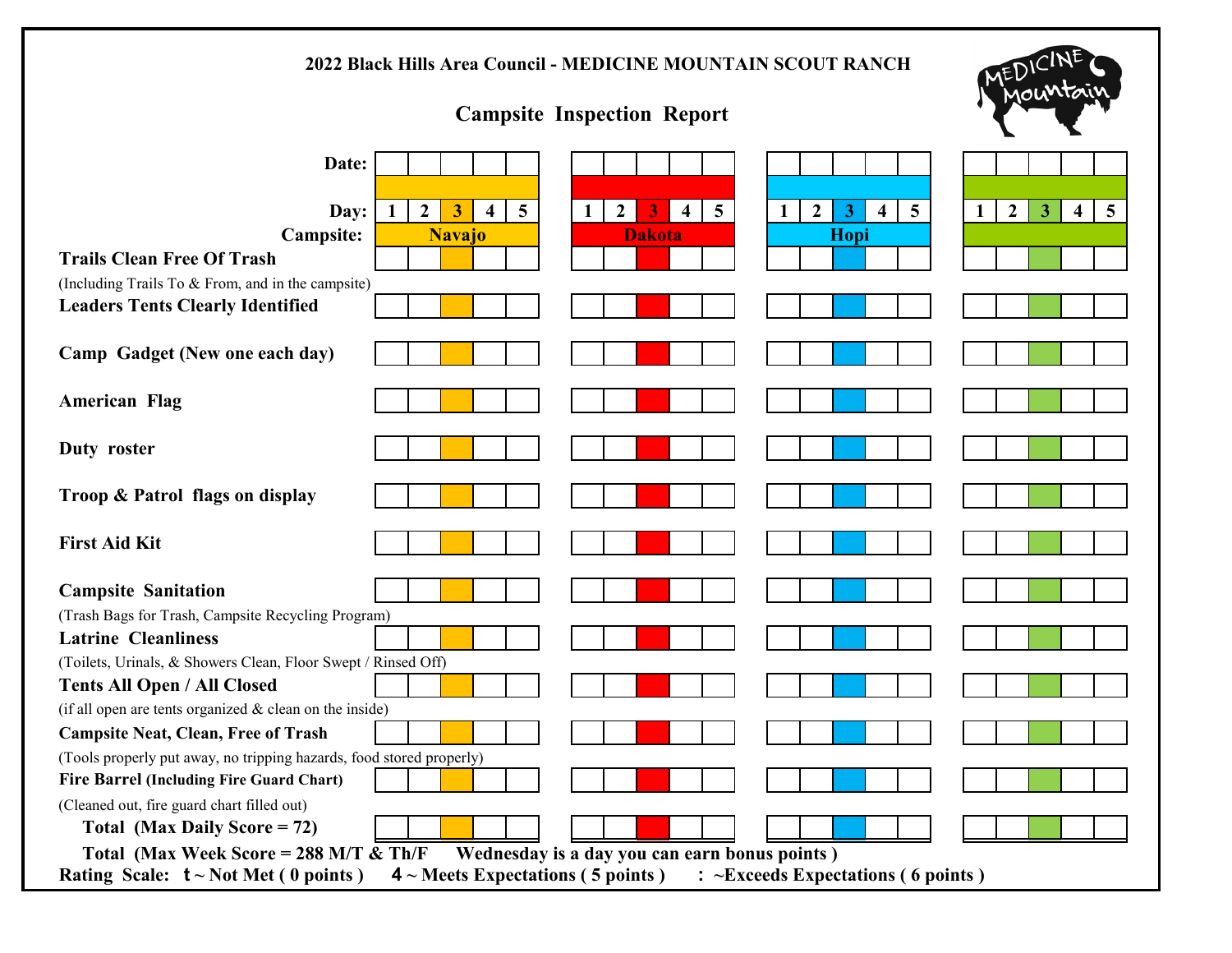| 2022 Black Hills Area Council - MEDICINE MOUNTAIN SCOUT RANCH                                                            |                                                                |                                                                |                                                                                    |
|--------------------------------------------------------------------------------------------------------------------------|----------------------------------------------------------------|----------------------------------------------------------------|------------------------------------------------------------------------------------|
| <b>Campsite Inspection Report</b>                                                                                        |                                                                |                                                                | 10U                                                                                |
| Date:                                                                                                                    |                                                                |                                                                |                                                                                    |
|                                                                                                                          |                                                                |                                                                |                                                                                    |
| $5\overline{)}$<br>Day:<br>$\mathbf{1}$<br>$\mathbf{2}$<br>3<br>1<br>$\overline{\mathbf{4}}$                             | $\overline{5}$<br>$\mathbf{2}$<br>3<br>$\overline{\mathbf{4}}$ | $\overline{5}$<br>$\mathbf{2}$<br>3<br>$\overline{\mathbf{4}}$ | 5 <sup>5</sup><br>$\boldsymbol{2}$<br>3<br>$\mathbf{1}$<br>$\overline{\mathbf{4}}$ |
| <b>Campsite:</b><br><b>Tatanka</b><br><b>Trails Clean Free Of Trash</b>                                                  | <b>Mohawk</b>                                                  | <b>Pawnee</b>                                                  | <b>Saratoga</b>                                                                    |
| (Including Trails To & From, and in the campsite)                                                                        |                                                                |                                                                |                                                                                    |
| <b>Leaders Tents Clearly Identified</b>                                                                                  |                                                                |                                                                |                                                                                    |
|                                                                                                                          |                                                                |                                                                |                                                                                    |
| Camp Gadget (New one each day)                                                                                           |                                                                |                                                                |                                                                                    |
| <b>American Flag</b>                                                                                                     |                                                                |                                                                |                                                                                    |
| Duty roster                                                                                                              |                                                                |                                                                |                                                                                    |
| Troop & Patrol flags on display                                                                                          |                                                                |                                                                |                                                                                    |
| <b>First Aid Kit</b>                                                                                                     |                                                                |                                                                |                                                                                    |
| <b>Campsite Sanitation</b>                                                                                               |                                                                |                                                                |                                                                                    |
| (Trash Bags for Trash, Campsite Recycling Program)                                                                       |                                                                |                                                                |                                                                                    |
| <b>Latrine Cleanliness</b>                                                                                               |                                                                |                                                                |                                                                                    |
| (Toilets, Urinals, & Showers Clean, Floor Swept / Rinsed Off)                                                            |                                                                |                                                                |                                                                                    |
| <b>Tents All Open / All Closed</b>                                                                                       |                                                                |                                                                |                                                                                    |
| (if all open are tents organized $&$ clean on the inside)                                                                |                                                                |                                                                |                                                                                    |
| <b>Campsite Neat, Clean, Free of Trash</b><br>(Tools properly put away, no tripping hazards, food stored properly)       |                                                                |                                                                |                                                                                    |
| <b>Fire Barrel (Including Fire Guard Chart)</b>                                                                          |                                                                |                                                                |                                                                                    |
| (Cleaned out, fire guard chart filled out)                                                                               |                                                                |                                                                |                                                                                    |
| Total (Max Daily Score = 72)                                                                                             |                                                                |                                                                |                                                                                    |
| Total (Max Week Score = $288$ M/T & Th/F<br>Wednesday is a day you can earn bonus points)                                |                                                                |                                                                |                                                                                    |
| : ~Exceeds Expectations (6 points)<br>Rating Scale: $t \sim Not Met(0 points)$<br>$4 \sim$ Meets Expectations (5 points) |                                                                |                                                                |                                                                                    |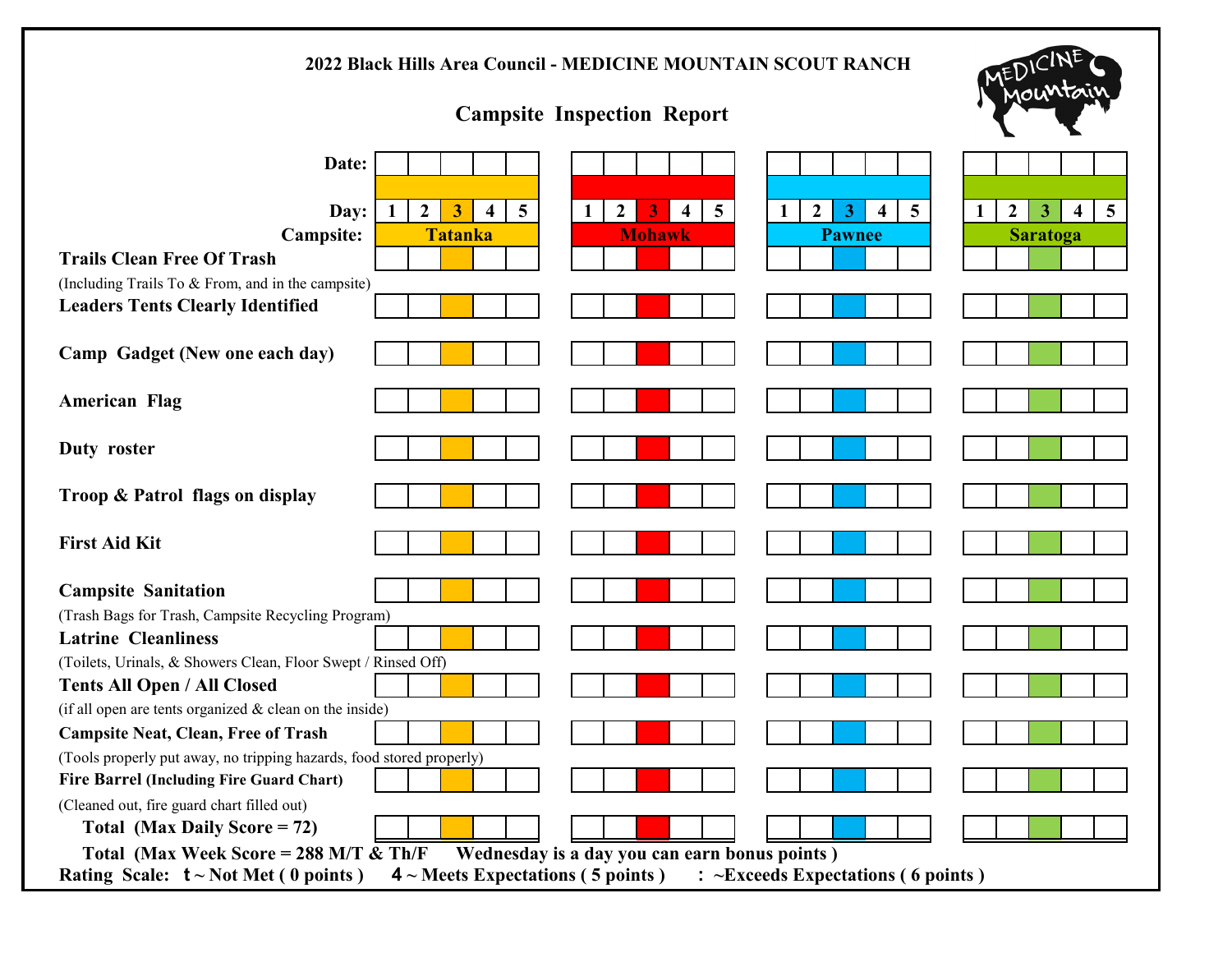| 2022 Black Hills Area Council - MEDICINE MOUNTAIN SCOUT RANCH                                                                                                                                                                             |                                                                              |  |  |
|-------------------------------------------------------------------------------------------------------------------------------------------------------------------------------------------------------------------------------------------|------------------------------------------------------------------------------|--|--|
| <b>Campsite Inspection Report</b>                                                                                                                                                                                                         | 10U                                                                          |  |  |
| Date:                                                                                                                                                                                                                                     |                                                                              |  |  |
|                                                                                                                                                                                                                                           |                                                                              |  |  |
| $\overline{5}$<br>$\overline{5}$<br>$\overline{5}$<br>Day:<br>$\mathbf{1}$<br>$\boldsymbol{2}$<br>3<br>$\overline{\mathbf{4}}$<br>$\overline{4}$<br>$\overline{2}$<br>3<br>1<br>2<br>3.<br>1<br>$\overline{\mathbf{4}}$<br><b>Strauss</b> | $5\overline{)}$<br>$\mathbf{2}$<br>3<br>$\overline{4}$<br>1<br><b>Gordon</b> |  |  |
| <b>Campsite:</b><br><b>Custer</b><br><b>Adams</b><br><b>Trails Clean Free Of Trash</b>                                                                                                                                                    |                                                                              |  |  |
| (Including Trails To & From, and in the campsite)                                                                                                                                                                                         |                                                                              |  |  |
| <b>Leaders Tents Clearly Identified</b>                                                                                                                                                                                                   |                                                                              |  |  |
| Camp Gadget (New one each day)                                                                                                                                                                                                            |                                                                              |  |  |
| <b>American Flag</b>                                                                                                                                                                                                                      |                                                                              |  |  |
| Duty roster                                                                                                                                                                                                                               |                                                                              |  |  |
| Troop & Patrol flags on display                                                                                                                                                                                                           |                                                                              |  |  |
| <b>First Aid Kit</b>                                                                                                                                                                                                                      |                                                                              |  |  |
| <b>Campsite Sanitation</b>                                                                                                                                                                                                                |                                                                              |  |  |
| (Trash Bags for Trash, Campsite Recycling Program)                                                                                                                                                                                        |                                                                              |  |  |
| <b>Latrine Cleanliness</b>                                                                                                                                                                                                                |                                                                              |  |  |
| (Toilets, Urinals, & Showers Clean, Floor Swept / Rinsed Off)                                                                                                                                                                             |                                                                              |  |  |
| <b>Tents All Open / All Closed</b><br>(if all open are tents organized & clean on the inside)                                                                                                                                             |                                                                              |  |  |
| <b>Campsite Neat, Clean, Free of Trash</b>                                                                                                                                                                                                |                                                                              |  |  |
| (Tools properly put away, no tripping hazards, food stored properly)                                                                                                                                                                      |                                                                              |  |  |
| Fire Barrel (Including Fire Guard Chart)                                                                                                                                                                                                  |                                                                              |  |  |
| (Cleaned out, fire guard chart filled out)                                                                                                                                                                                                |                                                                              |  |  |
| Total (Max Daily Score = $72$ )                                                                                                                                                                                                           |                                                                              |  |  |
| Total (Max Week Score = $288$ M/T & Th/F<br>Wednesday is a day you can earn bonus points)                                                                                                                                                 |                                                                              |  |  |
| : ~Exceeds Expectations (6 points)<br>Rating Scale: $t \sim Not Met(0 points)$<br>$4 \sim$ Meets Expectations (5 points)                                                                                                                  |                                                                              |  |  |